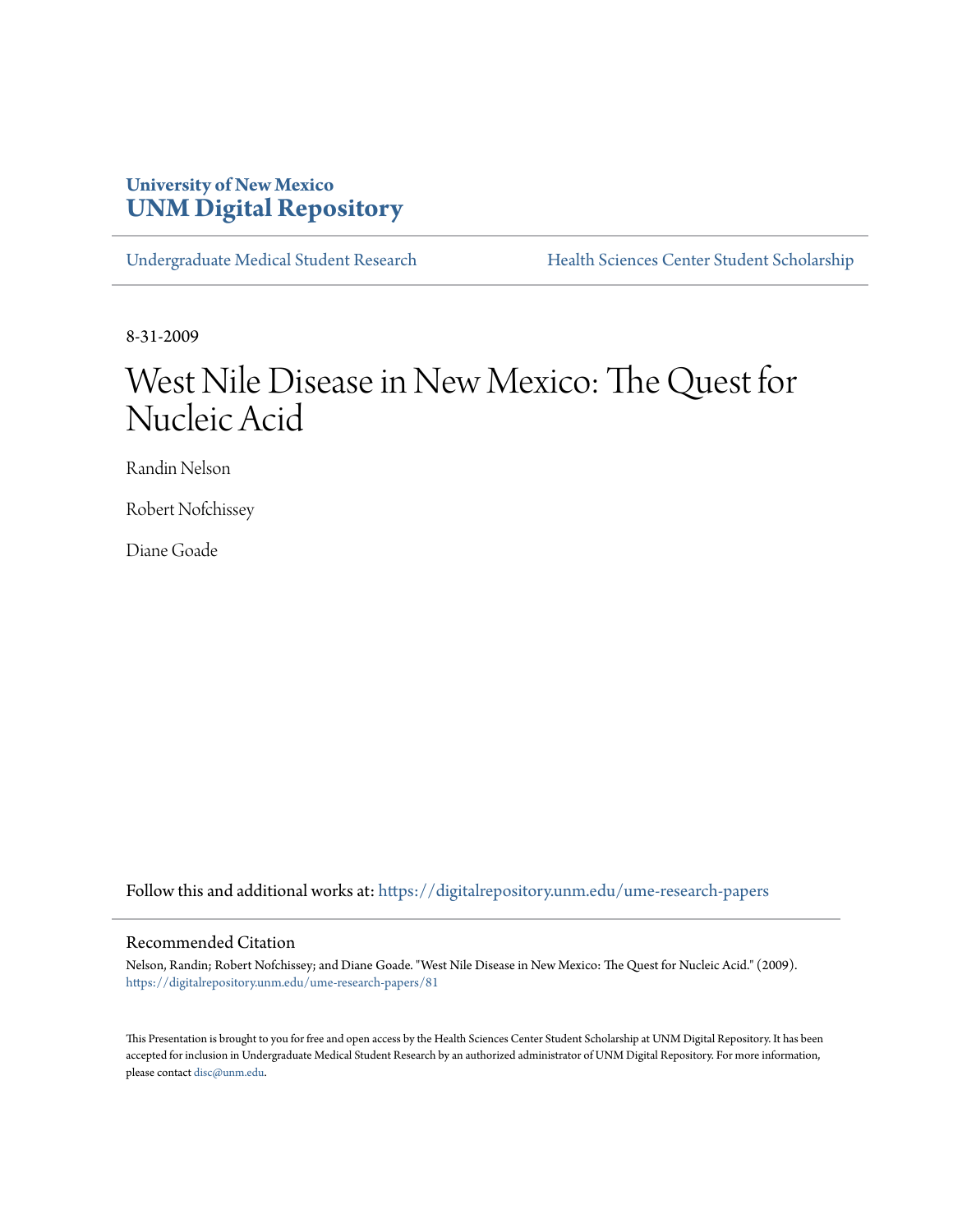# West Nile Disease in New Mexico: The Quest for Nucleic Acid

Randin Nelson<sup>1</sup>; Robert Nofchissey<sup>2</sup>; Diane Goade<sup>2</sup>

1 - University of New Mexico School of Medicine; 2 - University of New Mexico Department of Internal Medicine - Division of Infectious Diseases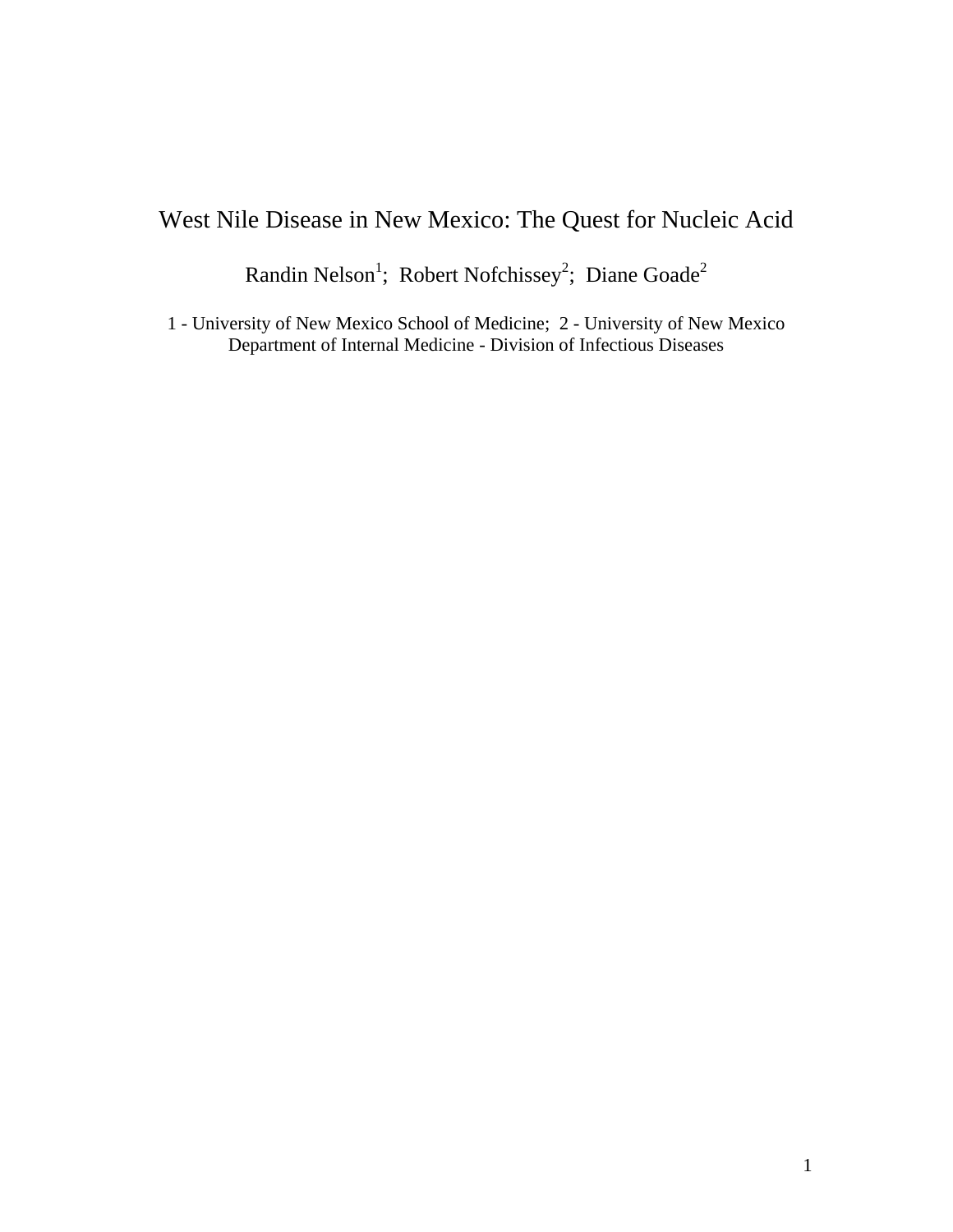#### **ABSTRACT**

West Nile virus (WNV) was first detected in New Mexico in 2002, with the first human cases appearing in 2003. Since that time it has become endemic in the region, and as of year-end 2005, 330 New Mexicans had been diagnosed with West Nile Fever or the more severe neuroinvasive disease as reported by the New Mexico Department of Health. An ongoing study at the University of New Mexico has collected interview and physical exam data for these individuals as well as collecting cerebrospinal fluid (CSF) and serum from their period of acute and convalescent illness. While all of these samples have been tested to determine WNV IgM seropositivity, none of them have been characterized by the use of nucleic acid amplification test (NAT). The purpose of this study is to characterize this sample set using Real-Time reverse transcriptase polymerase chainreaction (RT-PCR), an extremely sensitive NAT. The serum and CSF archived collection at UNM represents one of the most comprehensive and best-characterized sample sets available in the United States. A total of 115 samples, 111 serum and 4 CSF, were analyzed. None of the 115 samples had detectable West Nile nucleic acid.

#### **INTRODUCTION**

West Nile virus (WNV) is a member of the genus Flavivirus. Significant Flavivirus species include yellow fever, dengue, and a complex of encephalitis viruses among which West Nile is included. WNV is an enveloped single-stranded positive-sense RNA virus. The genome is approximately 11,000 nucleotides and contains a 5' non-coding region, followed by capsid, envelope, and membrane protein coding regions, and seven nonstructural protein coding regions (Campbell, et al). Differences in WNV pathogenicity may be attributable to nucleotide mutations in the membrane, envelope, or non-structural protein coding regions of the WNV genome (Beasley, et al).

British virologists first characterized WNV from the blood of a febrile woman in the West Nile region of Uganda in 1937 (Smithburn, et al). The same virus was later isolated from 3 children experiencing a mild febrile disease, thus WNV was established as a human pathogen (Melnick, et al). WNV was found to cycle between *Culicine* mosquitoes and native birds, with birds being the natural amplifying host and humans secondary hosts. For decades WNV was felt to produce only a fairly mild dengue-like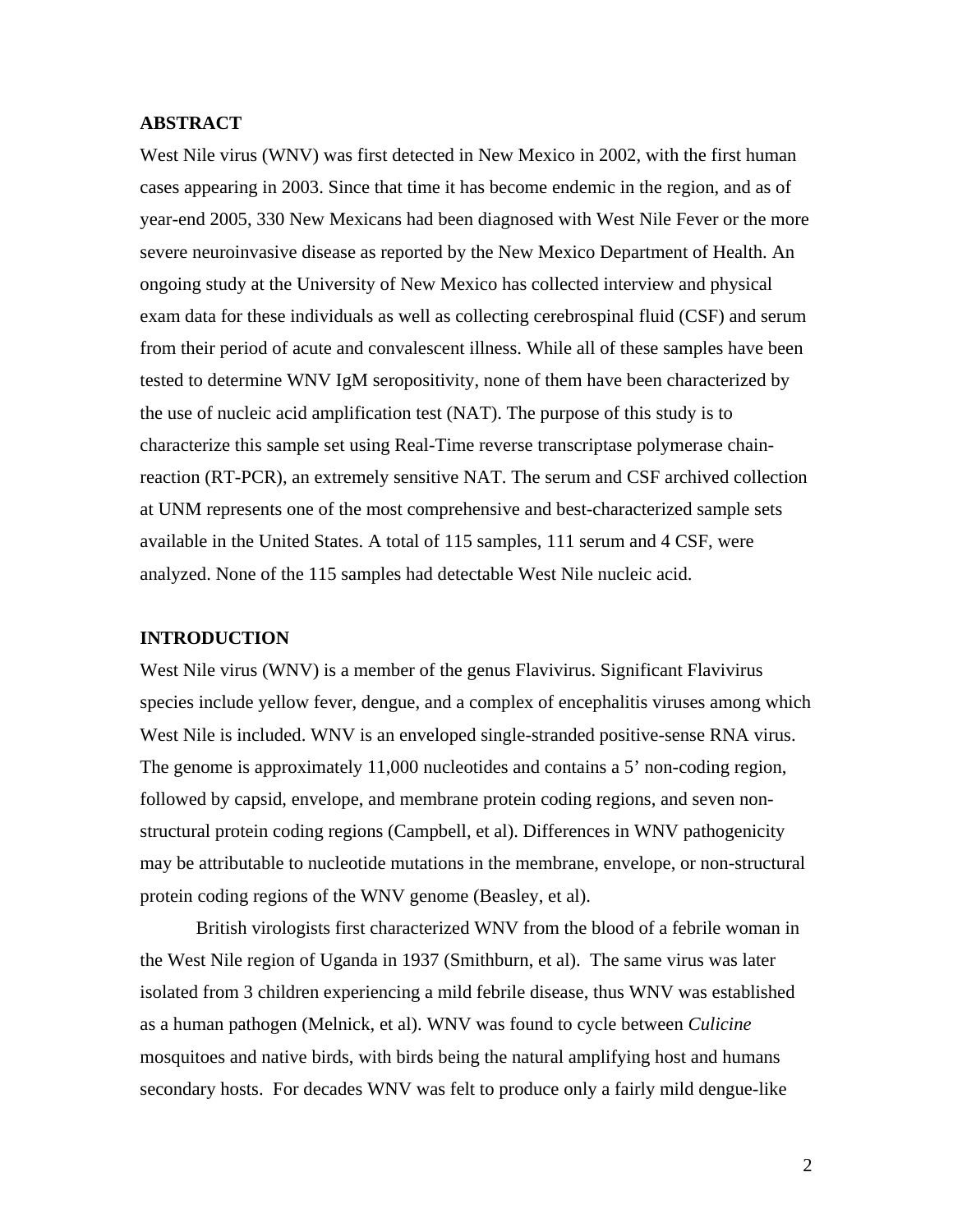human illness with fever, malaise, lymphadenopathy and rash. A 1951 Israeli outbreak of WNV typified these characterizations of WNV as a self-limited mild febrile illness without sequelae (Goldblum, et al). The cases of encephalitis and death which now appear in cases of human WNV infection were rarely seen until the mid 1990s when an apparent change in virulence occurred demonstrated by outbreaks of severe encephalitis in Romania, Russia, Israel, and Algeria. Up to 60% of the patients in these outbreaks presented with neuroinvasive disease. The mortality rate was 4-7% resulting from neurologic damage.

WNV was first detected in the Americas in New York City in 1999. Genetic sequencing showed that the virus showed almost total homology with an Israeli strain of the virus (Lanciotti, Roehrig, et al). It is presumed the virus came from an infected bird illegally transported into the United States. Since that date over 16,000 cases of WNV and 660 deaths due to WNV have been reported in the United States as of 2004. The CDC reported that neuroinvasive disease was present in over 30% of the reported cases since that date. WNV has spread from coast to coast since the New York outbreak, and human cases have now been reported across the United States and Canada. The WNV epidemic has become the largest outbreak of human arboviral encephalitis in North America (Soloman, et al). The state of New Mexico experienced an initial outbreak of 209 reported cases of WNV in 2003 and the disease has been endemic since that time with 88 cases confirmed by the New Mexico Department of Health in 2004 and 33 cases in 2005.

The clinical picture of WNV infection in the United States today shows that approximately 80% of infected individuals experience asymptomatic infection with WNV (Mostashari, et al). The majority of symptomatic individuals experience a selflimited illness characterized by acute fever, malaise, headache, fatigue, muscle pain, and weakness. These symptoms known as 'West Nile fever,' are severe, but self limited. The disease was originally felt to last less than one week, however new data, including the comprehensive New Mexico study, clearly indicate patients may experience symptoms such as fever for several weeks, and fatigue for up to one year post-infection. In less than 1% of individuals, neuroinvasive disease occurs leading to meningitis, encephalitis, and myelitis as possible outcomes (Mostashari, et al). Patients diagnosed with neuroinvasive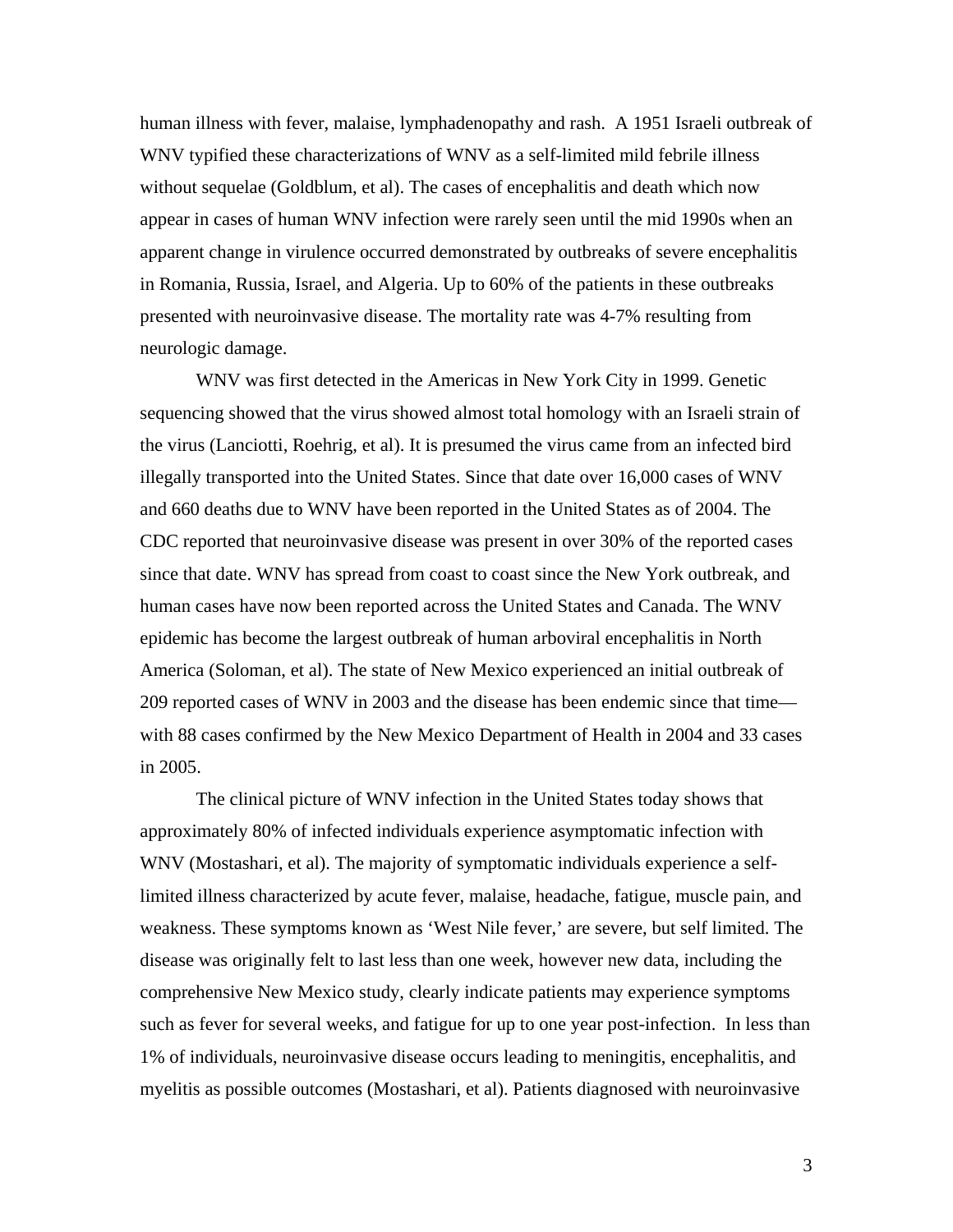disease often present with focal neurologic deficits for months to years (Sejvar, et al). Neuroinvasive WNV is also associated with a 9% mortality rate (O'Leary, et al).

West Nile diagnostics have focused on serological tests of WNV-specific IgM correlated with a clinical history. For most patients, WNV IgM antibody persists in serum for 3-6 months and is replaced by WNV IgG antibody, which is very long lasting. As a consequence of the short duration of WNV IgM antibody, its presence in serum or CSF has been used to establish a diagnosis of an acute or recent infection. Because of longterm IgM persistence in WNV infected humans, IgM alone cannot be used as a marker of acute disease. IgM is present in 36% of patients 12 months after clinical disease (Roehrig, et al). Diagnosis can also be made by detection of virus in CSF, serum, or tissue using nucleic acid amplification tests (NAT). The most effective of these requires inoculation of cell culture or mice and subsequent reverse transcriptase amplification of the virus from these tissues (Hayes et al). Direct amplification of viral RNA from patient CSF and serum has proven to be less reliable. Real-Time reverse transcriptase PCR (RT-PCR) appears to be the best NAT for direct amplification of viral RNA showing, in one trial, detection of WNV at quantities less than 1 plaque-forming unit (PFU) (Lanciotti, et al).

Dr. Diane Goade's lab at the University of New Mexico currently houses the largest collection of acute West Nile CSF, blood and serum in the United States. Our study will consist of screening these acute samples with RT-PCR. All of the samples have been previously assessed by serologic methods, confirming West Nile IgM antibody. With a sample size of 77 acute specimens and 38 convalescent specimens, this will be among the largest Real-Time PCR surveys of acute West Nile CSF and serum done to date. While previous data suggests that finding viral nucleic acid in human specimens is unlikely, this is the most sensitive test for such analysis. We feel pursuit of this screening is important to help us understand if the long-term elevation of IgM and IgG seen in many of these samples is related to persistent or relapsing viremia.

#### **METHODS**

#### *Sample Acquisition:*

Samples have been collected as a part of an ongoing longitudinal WNV study underway at the University of New Mexico. Specimens were collected between 2003 and 2007.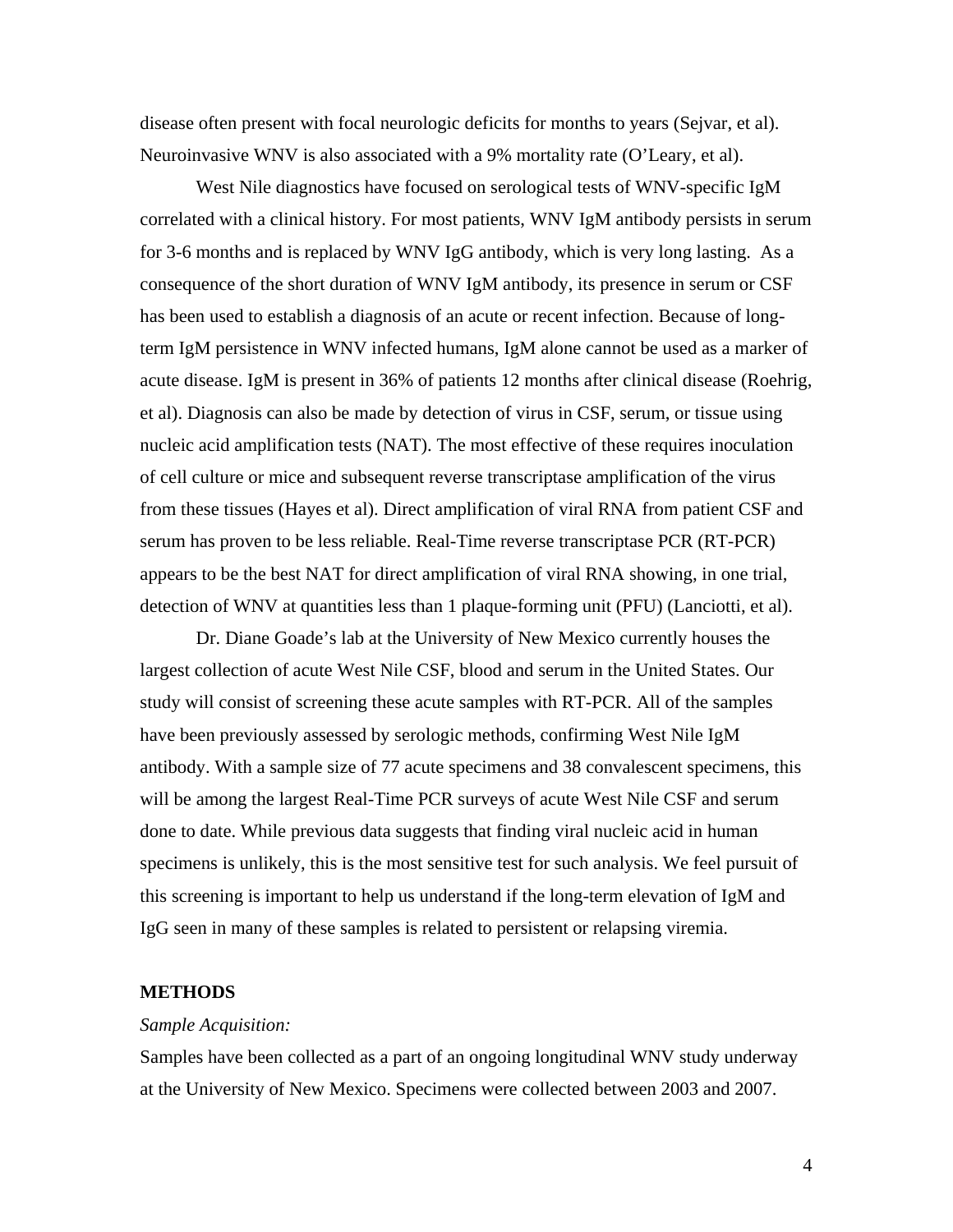Samples from both the acute phase (day 1-30) and convalescent (day 31 and up) of patient illness were available for analysis. Patient samples have been approved under HRRC Approval form 03-445. The HRRC has approved the samples to be used for nucleic acid analysis.

 RNA extracted from serums of WNV-negative volunteers was used for negative controls. These samples were obtained with volunteer consent under HRRC Approval.

#### *Sample Processing:*

The specimens were processed and stored under pre-PCR conditions in a dedicated -80°C freezer. WNV infection was confirmed on all samples by identification of WNV-specific IgM and IgG using ELISA (Focus Technologies). RNA was isolated directly from patient CSF and serum using the QIAamp viral RNA mini-kit (Qiagen). Nucleic acid yield from the isolation was verified on all samples using the NanoDrop 1000 UV/Vis Spectrophotometer (Thermo Scientific).

#### *Real-Time Quantitative PCR assay:*

The Real-Time Quantitative PCR (RT-PCR) assay was performed using the ABI Prism 7000 (PE Applied Biosystems). Primers and probes recognizing WNV-specific RNA sequences were used as described by Lanciotti, et al. Samples were amplified using TaqMan Gold RT-PCR reagents (Applied Biosystems) per the manufacturer's specifications. All samples were run in duplicate.

#### *Controls:*

The positive control RNA was provided by Dr. Greg Ebel. Stock virus in the positive control had  $4.0x10<sup>8</sup>$  PFU per 0.1mL. A standard curve was produced from serial tenfold dilutions of RNA extracted from this stock (*Figure 1*).

Negative control RNA was extracted from serums of WNV-negative volunteers.

#### **RESULTS**

A total of 115 acute and convalescent samples were analyzed. Samples defined as 'acute' were obtained between day #1 and day #30 of the patients' illness, day #1 being the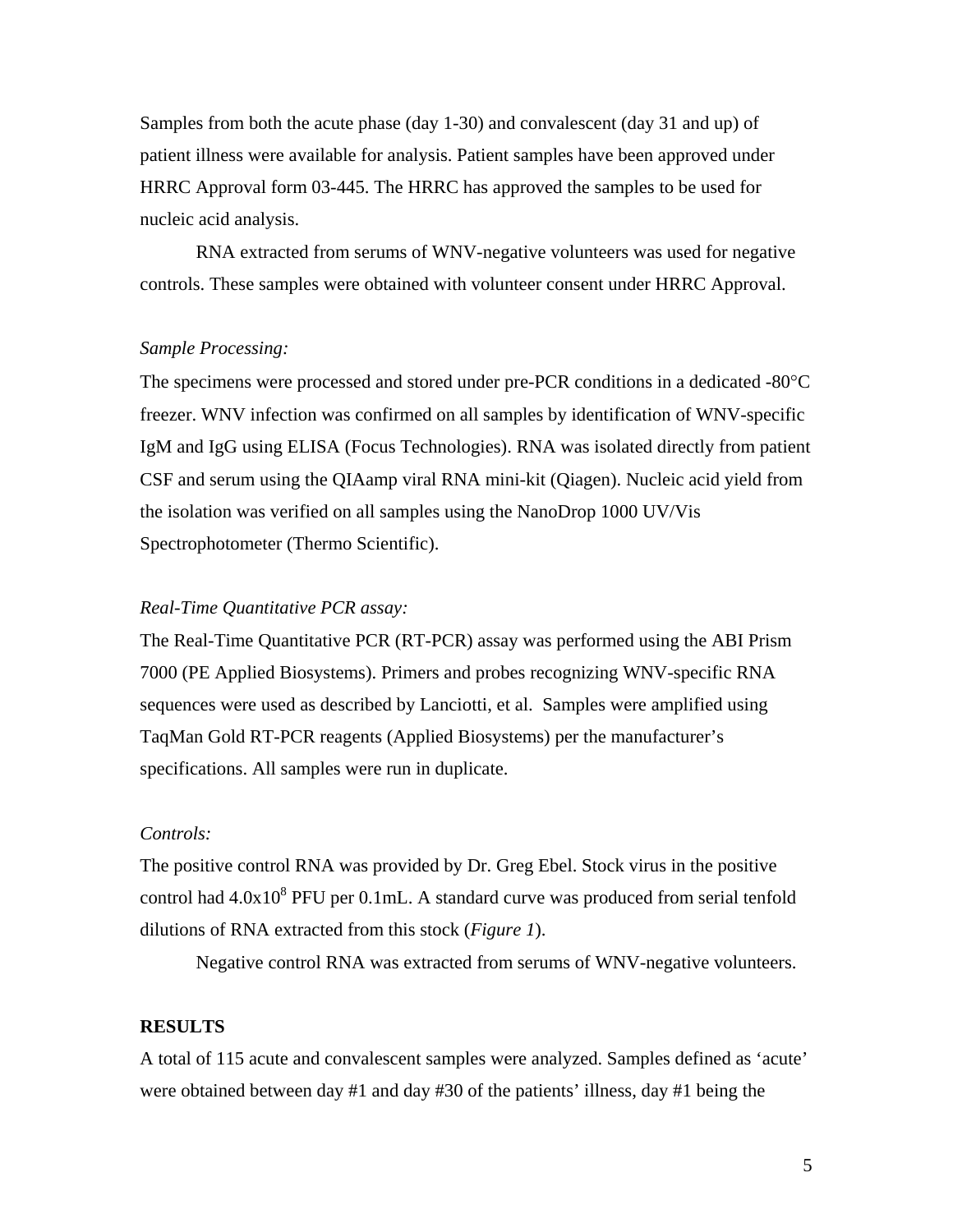earliest blood sample taken on a patient's day of presentation. This designation is consistent with clinical determinants of acute disease—where manifestations of measurable acute disease are present until day #30. We analyzed 77 acute patient samples (4 CSF and 73 serum samples) and 38 convalescent (all serum) patient samples.

 None of the samples, acute or convalescent, were positive upon analysis with RT-PCR. All samples were run in duplicate to assure accurate interpretation. Amplification results from a sample set of acute samples are shown in *Figure 1*. This figure demonstrates successful amplification of the positive control dilutions (in duplicate) at  $1x10^7$ ,  $1x10^6$ ,  $1x10^5$ ,  $1x10^4$ ,  $1x10^3$  PFU equivalents, respectively, from left to right. The positive controls are the only samples in *Figure 1* that pass the green threshold line. In a positive RT-PCR reaction a sample will pass the green threshold line demonstrating presence of West Nile virus nucleic acid. The patient samples in this figure are each a different color and present as either jagged lines (negative samples) or as lines with a gradual slope that do not reach the threshold (negative samples with fluorescence artifact).

*Figure 2* shows a Standard Curve based on the samples shown in *Figure 1*, with an R-value of 0.998079. The data retrieved from assays of the other samples, both acute and convalescent, were similar to these findings.

#### **DISCUSSION**

Our analysis showed a total of 115 samples, both acute and convalescent, serum and CSF, negative upon attempted amplification with RT-PCR. All of these samples had been previously tested with ELISA. All samples acute and convalescent, had IgM response and many had IgG as well. Because of this, there was reason to believe finding virus in any of these samples would be rare. However, we pursued this research to help us understand if the long-term elevation of IgM and IgG seen in many of these samples was related to persistent or relapsing viremia. Because our sample size was significantly larger than similar studies, we felt that we would have additional power to observe such a phenomenon should it exist. Whether such a phenomenon would be observable or not remains in question. Because we were not able to detect WNV nucleic acid in even our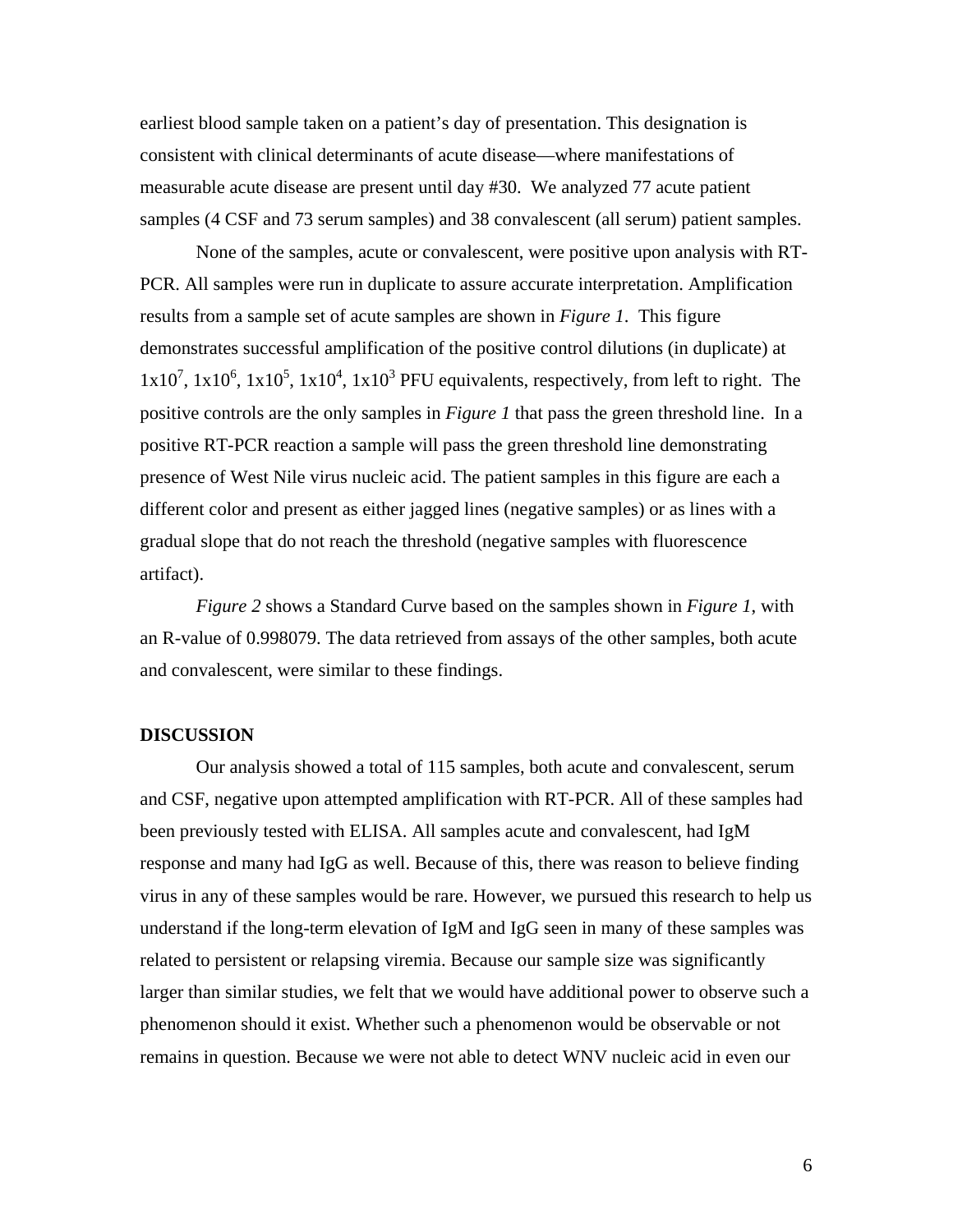most acute samples, casts doubt that any reappearance of virus in a convalescent sample would be observable with this technique.

We feel that the assay was robust and performed properly. It should be noted that our positive controls were positive and negative controls negative consistently as was expected. We diluted our positive control to  $1x10<sup>1</sup>$  with successful amplification showing our ability to amplify WNV from low viral load samples. It has been reported that a minimum of 40 viral copies/mL are necessary for Real-Time PCR amplification (Lanciotti). We also 'spiked' negative control RNA with dilute positive control RNA to assure that the amount of non-viral RNA in a sample did not inhibit the reaction in these 'spiked' samples. Thus, we believe that if there was detectable WNV nucleic acid in the samples, our assay would have been able to amplify it. In addition, sample processing and storage was performed according to commonly accepted protocol.

*Table 1* shows confidence intervals for both our acute and convalescent samples. For the acute specimens  $(N=77)$  we would not expect more than 4.68% difference in results if repeated (CI=0-4.68%). For the convalescent specimens ( $N=38$ ) we would not expect more than 9.25% difference in results if repeated (CI=0-9.25%).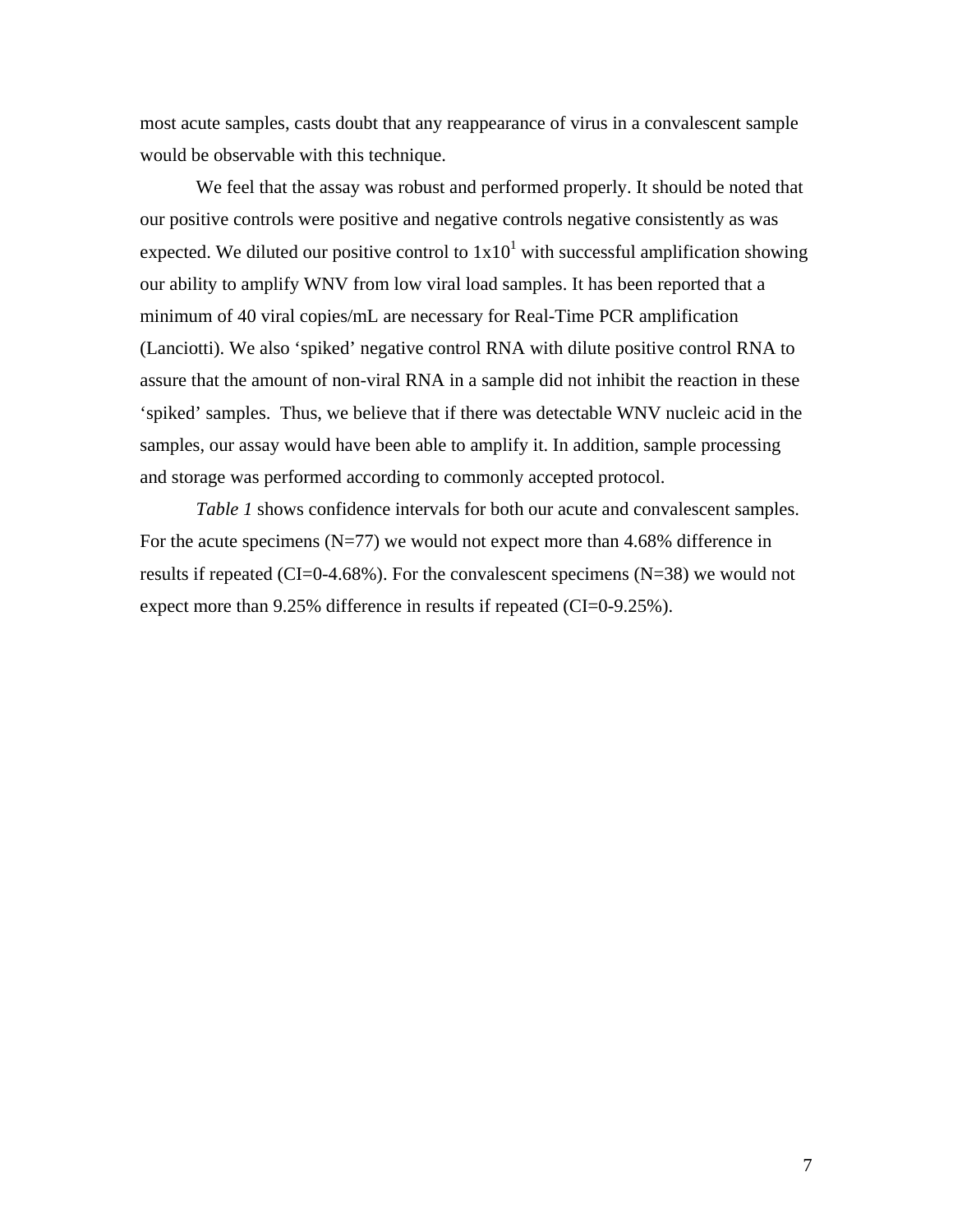#### **ACKNOWLEDGMENTS**

This research was made possible by a Graduate Research Development (GRD) grant from the University of New Mexico Graduate and Professional Student Association.

I would like to thank Dr. Greg Ebel, and the members of the Ebel lab for their advice and assistance with this project. Thanks to Betty Skipper for assistance with statistical analysis. Also, thanks to the UNM Department of Pathology for the use of equipment.

#### **REFERENCES**

Beasley DWC, Davis CT, Estrada-Franco J, et al; Genome Sequence and Attenuating Mutations in West Nile Virus Isolate from Mexico; *Emerging Infectious Diseases*; 2004; 10: 2221-2224.

Beasley DWC, Davis CT, Whiteman M, et al; Molecular determinants of virulence of West Nile virus in North America; *Arch Virol Suppl*; 2004; 35-41.

Brault AC, Langevin SA, Bowen RA, et al; A single NS3 amino acid substitution modulates avian virulence of the pathogenic North American West Nile viral strain; (presented at the American Society of Tropical Medicine and Hygiene  $54<sup>th</sup>$  Annual Meeting)

Campbell GL, Marfin AA, Lanciotti, et al; West Nile virus; *The Lancet: Infectious Diseases*; 2002; 2:519-529.

Davis CT, Ebel GD, Lanciotti RS, et al; Phylogenetic analysis of North American West Nile virus isolates, 2001-2004: Evidence for the emergence of a dominant genotype; *Virology*; 2005; 342: 252-265.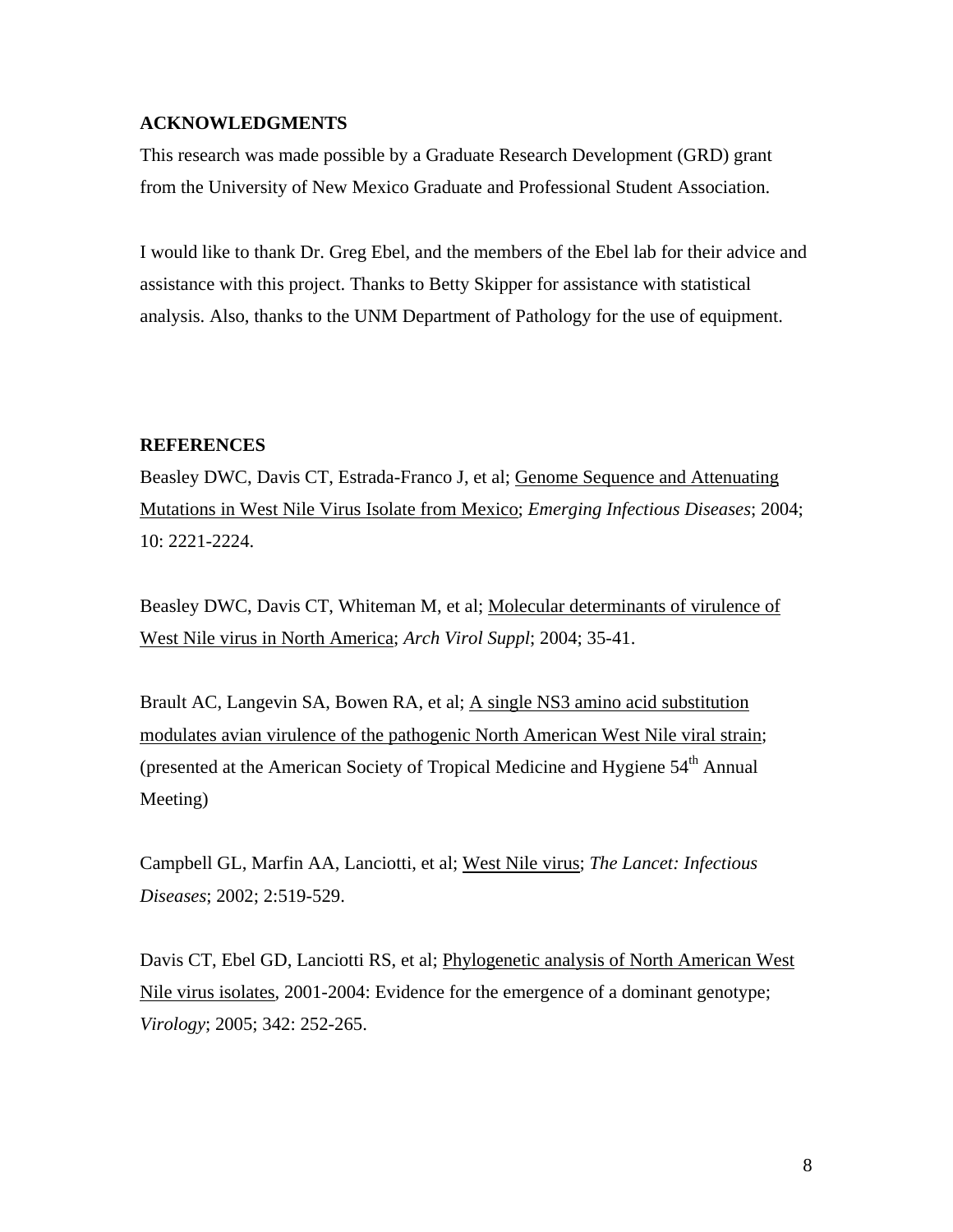Davis CT, Beasley DWC, Guzman H, et al; Emergence of attenuated West Nile virus variants in Texas, 2003; *Virology* 2004; 330:342-350.

Goldblum N, Sterk VV, Jasinska-Klingberg W; The natural history of West Nile fever II. Virological findings and the development of homologous and heterologous antibodies in West Nile infection in man; *Am J Hyg*; 1957; 66:363-380.

Hayes EB, Seivar JJ, Zaki SR, Lanciotti RS, et al; Virology, Pathology, and Clinical Manifestations of West Nile Virus Disease; *Emerging Infectious Diseases*; 2005; 11: 1174-1179.

Lanciotti RS; Current Laboratory Protocols for West Nile Virus; CDC presentation.

Lanciotti RS , Kerst AJ, Nasci RS, et al; Rapid detection of West Nile virus from human clinical specimens, field-collected mosquitoes, and avian samples by a TaqMan reverse transcriptase-PCR assay; *J Clin Microbiol*; 2000; 38: 4066–71.

Lanciotti R, Roehrig J, Deubel V, Smith J, Parker M, Steele K, et al; Origin of the West Nile virus responsible for an outbreak of encephalitis in the Northeastern United States. *Science*; 1999; 286:2333-2337.

Lee DH, Mathew J, Pfahler W, et al; Individual Donor Nucleic Acid Amplification Testing for Detection of West Nile Virus; *J Clin Microbiol*; 2005; 43: 5111–16.

Melnick JL, Paul JR, Riordan JT, Barnett VH, Goldblum N, Zabin E; Isolation from human sera in Egypt of a virus apparently identical to West Nile virus; *Proc Soc Exp Biol Med*; 1951; 77:661-665.

Mostashari F, Bunning ML, Kitsutani PT, et al; Epidemic West Nile encephalitis, New York, 1999: results of a household-based seroepidemiological survey; *Lancet*; 2001; 358: 261-264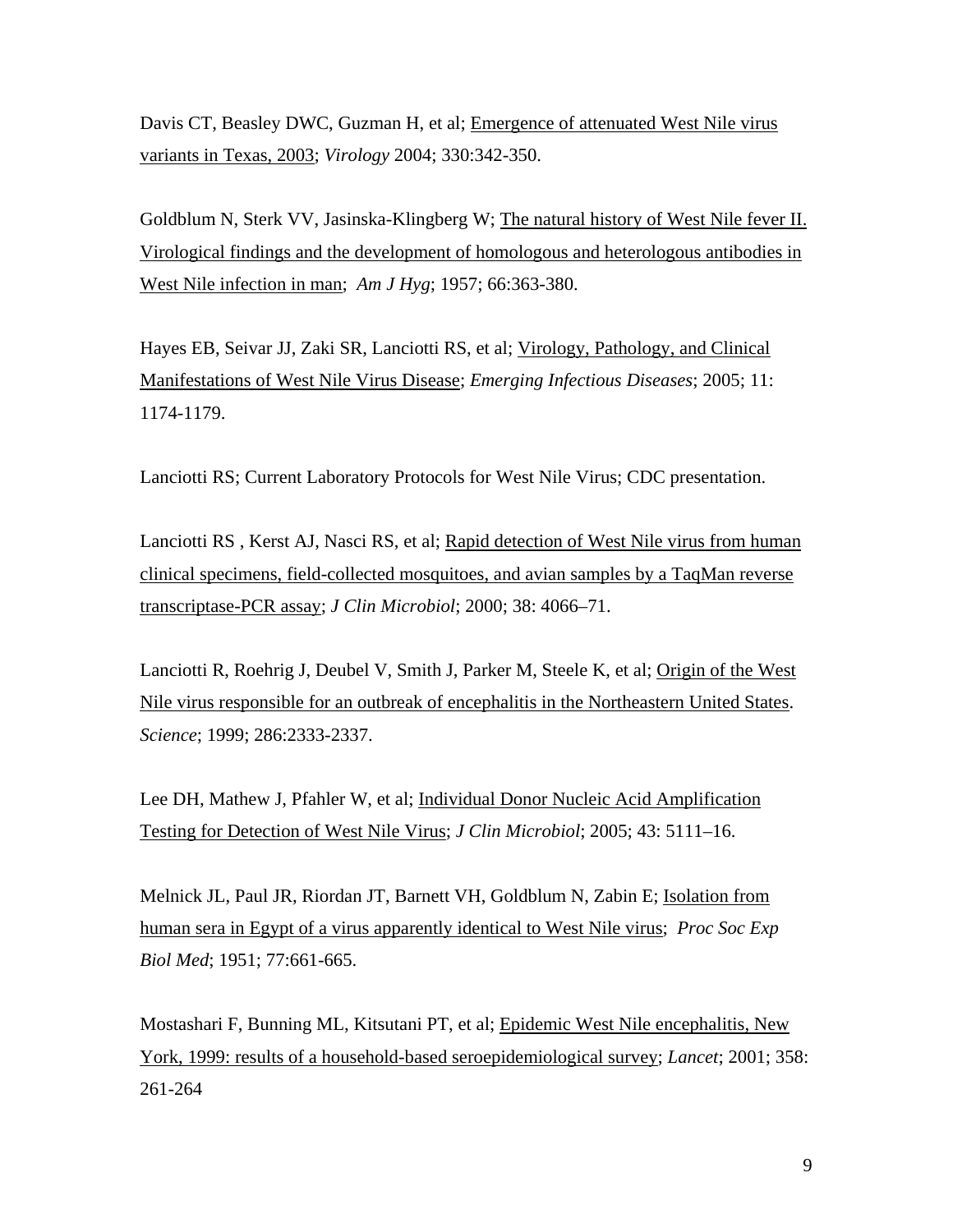O'Leary DR, Marfin AA, Montgomery SP, et al; The epidemic of West Nile virus in the United States, 2002; *Vector Borne Zoonotic Disease*; 2004; 4:61-70

Oliphant T, Nybakken G, Nelson C, et al; The molecular basis of neutralization antibodies that recognize Domains I and II of West Nile virus envelope protein; (presented at the American Society of Tropical Medicine and Hygiene 54<sup>th</sup> Annual Meeting)

Roehrig JT, Nash D, Maldin B, et al; Persistence of virus-reactive serum immunoglobulin M antibody in confirmed West Nile virus encephalitis cases; *Emerg Infect Dis*; 2003; 9:376-379.

Sejvar JJ, Haddad MB, Tierney BC, et al; Neurologic manifestations and outcome of West Nile virus infection; *JAMA*; 2003; 290:511-515.

Smithburn K, Hughes T, Burke A, Paul J; A neurotropic virus isolated from the blood of a native of Uganda; *Am J Trop Med Hyg*; 1940; 20:471-492.

Solomon T; *Flavivirus encephalitis*; *N Engl J Med*; 2004; 351:370-378.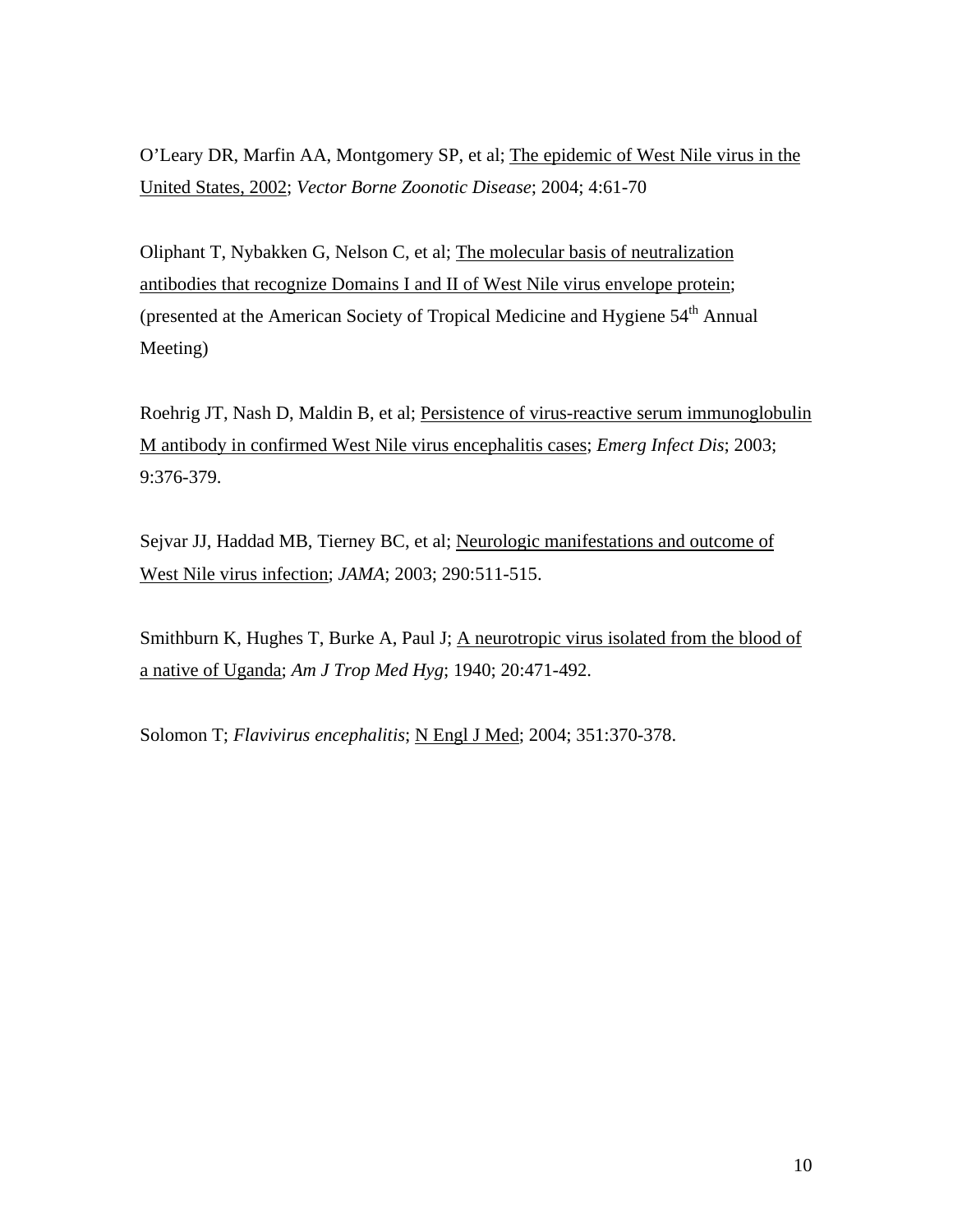## **TABLES**

|                             | # Samples Tested | % Positive (Confidence Interval) |
|-----------------------------|------------------|----------------------------------|
| <b>Acute Samples</b>        | 77               | $0(0-4.68)$                      |
| <b>Convalescent Samples</b> | 38               | $0(0-9.25)$                      |

Table 1. Confidence Intervals based on Number of Samples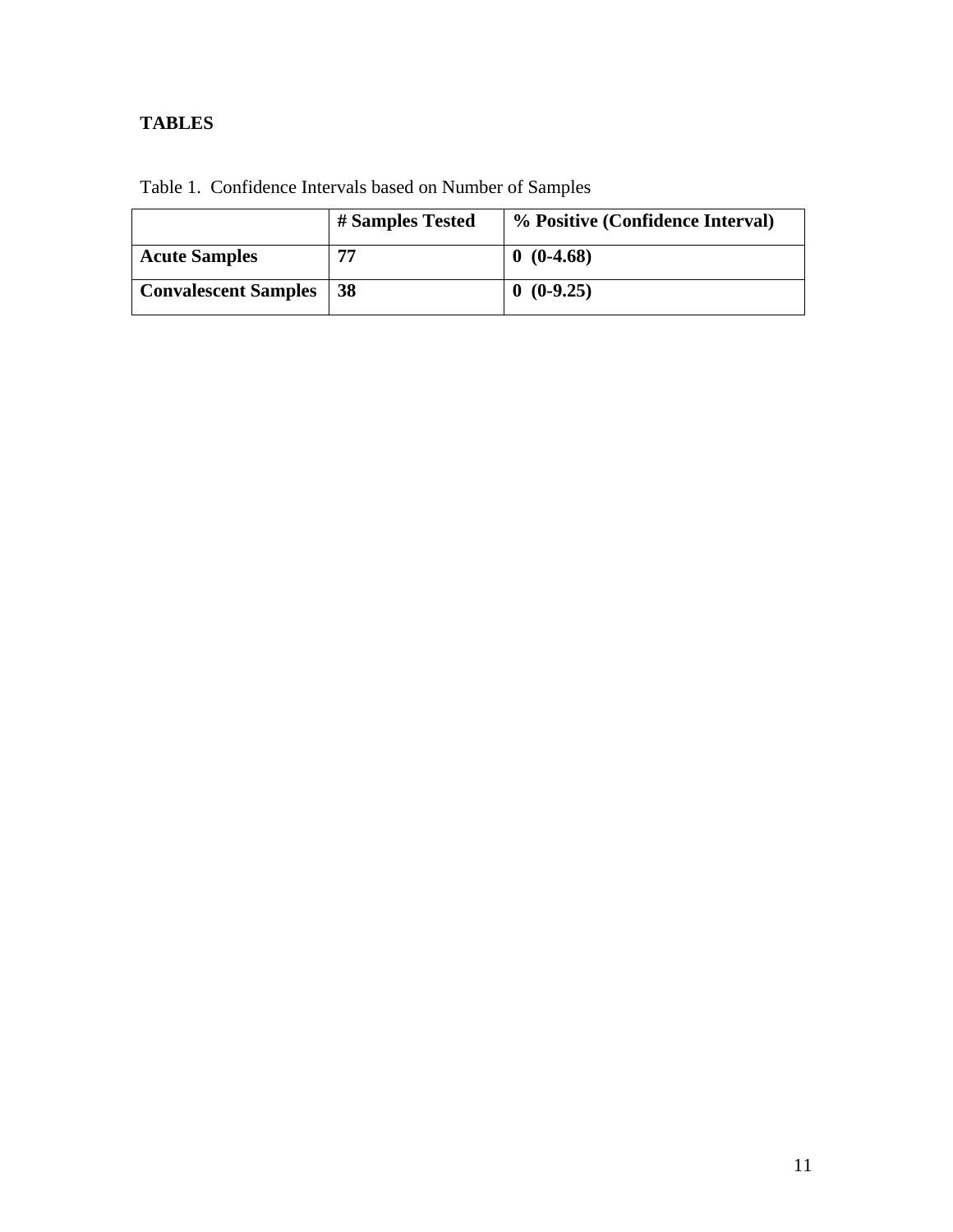## **FIGURES**





Selected Detector: All<br>Well(s): A1-H3,H6-H12 Document: WNVnewACUTEplate (Absolute Quantification)